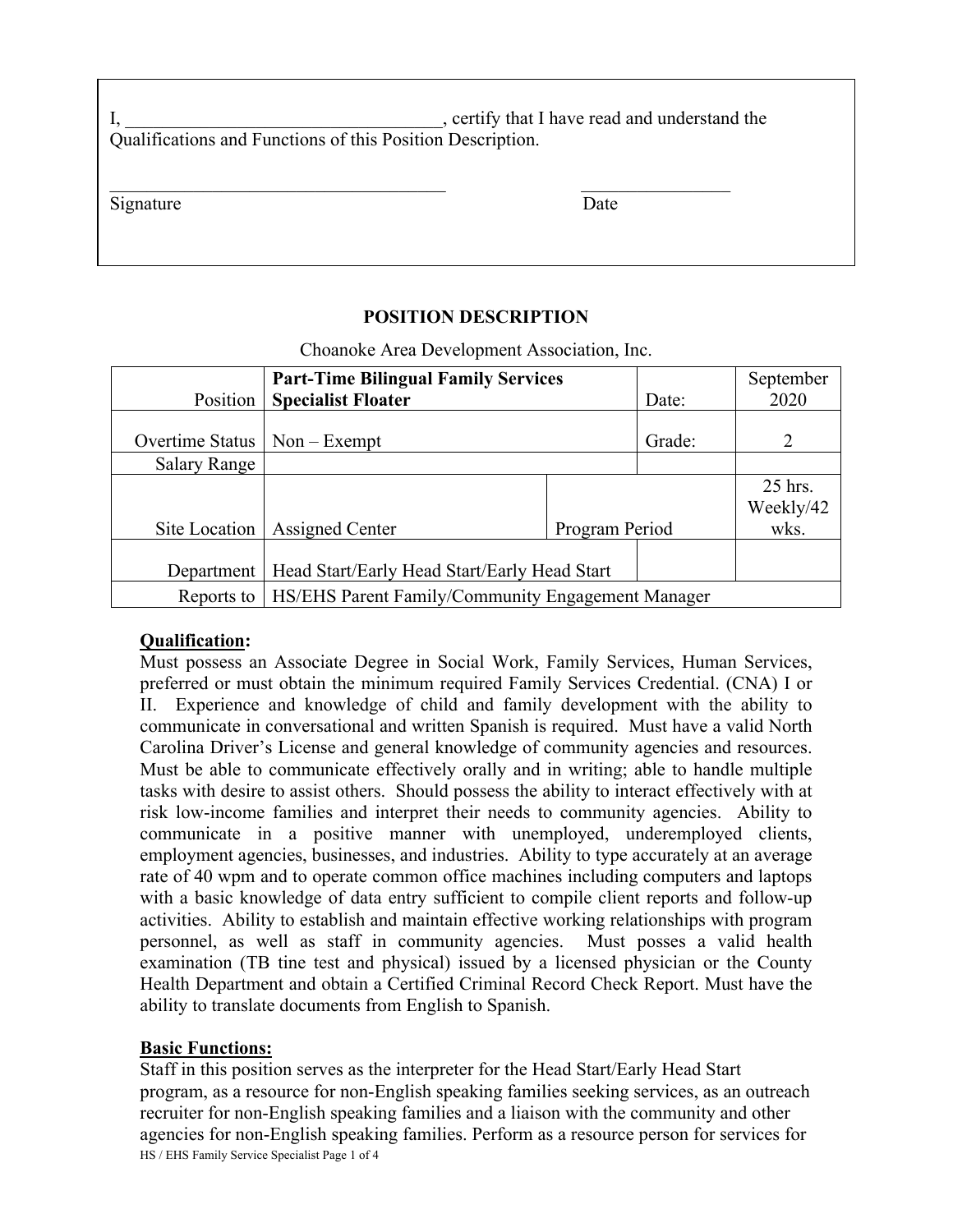participants and parents. Assist in the recruitment of participants both English and non-English speaking. Assist in the completion of applications for the Head Start/Early Head Start program. Provides information and assistance in making available community resources for families in need of assistance to include emergency / crisis situations, making referrals, providing individual follow-up. Work includes maintaining contact with various service agencies and keeping abreast of types of assistance available. Duties include: assisting teachers and parents to communicate;

providing/coordinating/documenting family services for HS/EHS Hispanic families; conducting/assisting with assessments for children/participants; translating CADA documents and program materials from English into Spanish; assisting non-English applicants to apply for services including securing needed documents and translating for CADA staff official Spanish documents such as birth certificates. An employee in this class works with families in need of emergency assistance, housing, and employment and stays current on available resources. Assist in the completion of children assessments, family partnership agreements, assistance plans, and family survey's and enrollment applications. Implement a comprehensive family services plan that identifies family goals, strengths, necessary services and other supports. Maintain up to date database of family development and health activities. Tact, courtesy, independent judgment, confidentiality and discretion are required in working with individuals of very limited economic means and with community service providers. Work is evaluated through reports and conferences. Work is performed under the supervision of the center supervisor and Family Engagement Manager.

# **Specific Functions:**

# **Part I- Bilingual Services:**

- 1. Recruit Hispanic families for HS/EHS Program;
- 2. Assistant with designing a campaign to reach non-English speaking families/communities;
- 3. Assist non-English speaking families to apply for CADA and community resources/programs;
- 4. Coordinate and translate as needed for non-English speaking families for required parent/teacher conferences and home visits for the purpose of assessment and support, and to share information on classroom progress and educational strategies at school and at home;
- 5. Coordinate and serve as an interpreter for regular parent meetings and trainings;
- 6. Provide PFCE and health services for Dual Language Learning (DLL) families enrolled in the Head Start and Early Head Start programs.

## **Part II – Health Services**

1. Ensure that all children have an accessible medical home.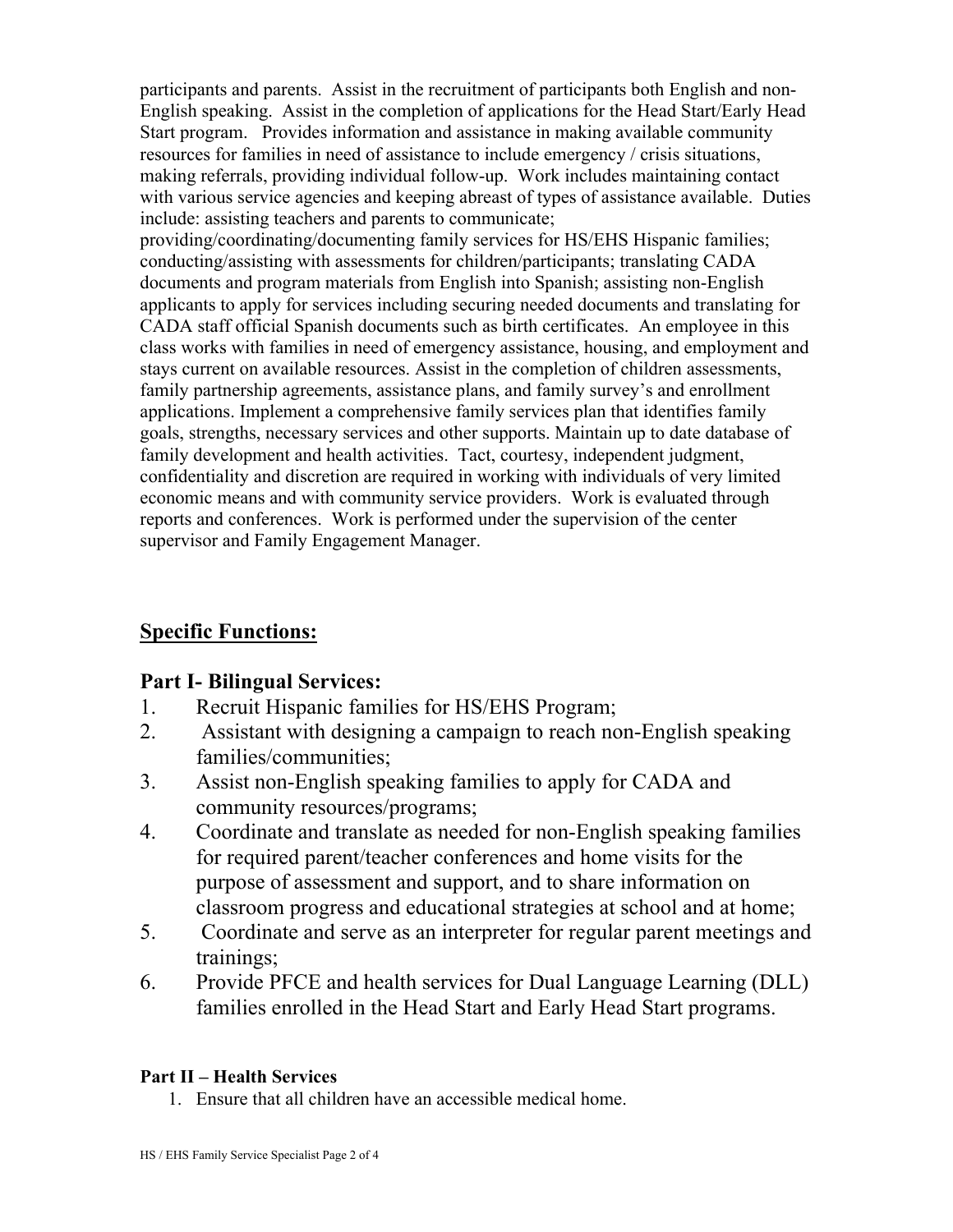- 2. Ensure that all children have a medical examination on file in the **first 30 days** of enrollment.
- 3. Follow-up on all health abnormalities on health assessments, i.e., physicals, immunizations and screening reports.
- 4. Assist with completing health rosters for screenings/ dental conducted at the center within 45 days of enrollment
- 5. Complete health / nutrition referrals as needed.
- 6. Help Early Head Start families arrange and keep prenatal, medical and dental appointments as required.
- 7. Maintain up to date insurance data for dental/medical treatment.
- 8. Accompany children to and from dental appointments.
- 9. Complete NC State immunization report annually
- 10. Maintain up to date accurate health tracking and follow-up on children.
- 11. Assist with documenting and completing vision screening, height, weight, and growth assessment on each child.
- 12. Assist with documenting hemoglobin and Hematocrit screening on each child.

## **Part III – Family/Community Partnership Services**

- 1. Encourage and promote family self-sufficiency by providing case management, advocacy, and resource linkage as needed.
- 2. Complete parent orientation activities.
- 3. Secure Family Partnership Agreements, enrollment information, assistance plans and other documentation needed on each enrolled family.
- 4. Make referrals and provide follow-up on each enrolled family as required.
- 5. Make home visits as required.
- 6. Assist parents with parent meetings and the selection of Policy Council representatives.
- 7. Prepare and **submit monthly, weekly**, and other reports as required.
- 8. Report cases of suspected of child abuse / neglect to supervisor.
- 9. Assist with the planning and implementing **male involvement** activities.
- 10. Assist with the development of a Family Community Resource Guide for Head Start/Early Head Start families**.**
- 11. Participate in required training and meetings.
- 12. Assist with organizing and carrying out parent involvement activities and support groups.
- 13. Transport parents when necessary to meetings, and community service offices.
- 14. Disseminate surveys, flyers, and newsletters as required.
- **15. Provide home base educational assignments as needed.**
- **16. Work in classrooms when a substitute cannot be secured.**
- **17. Work as a temporary fill-in where Family Service Specialist positions are vacant to the extent possible.**
- 18. Maintain accurate, complete and confidential children/ family records.
- 19. Maintain professional relationship with parents, school faculty, community service providers, staff, and referral resources agencies.
- 20. Assist with the development and planning the Annual Family/ Community Resource Fair.
- 21. Facilitate planned and organized group socialization experiences twice a month.
- 22. Perform other duties as assigned.